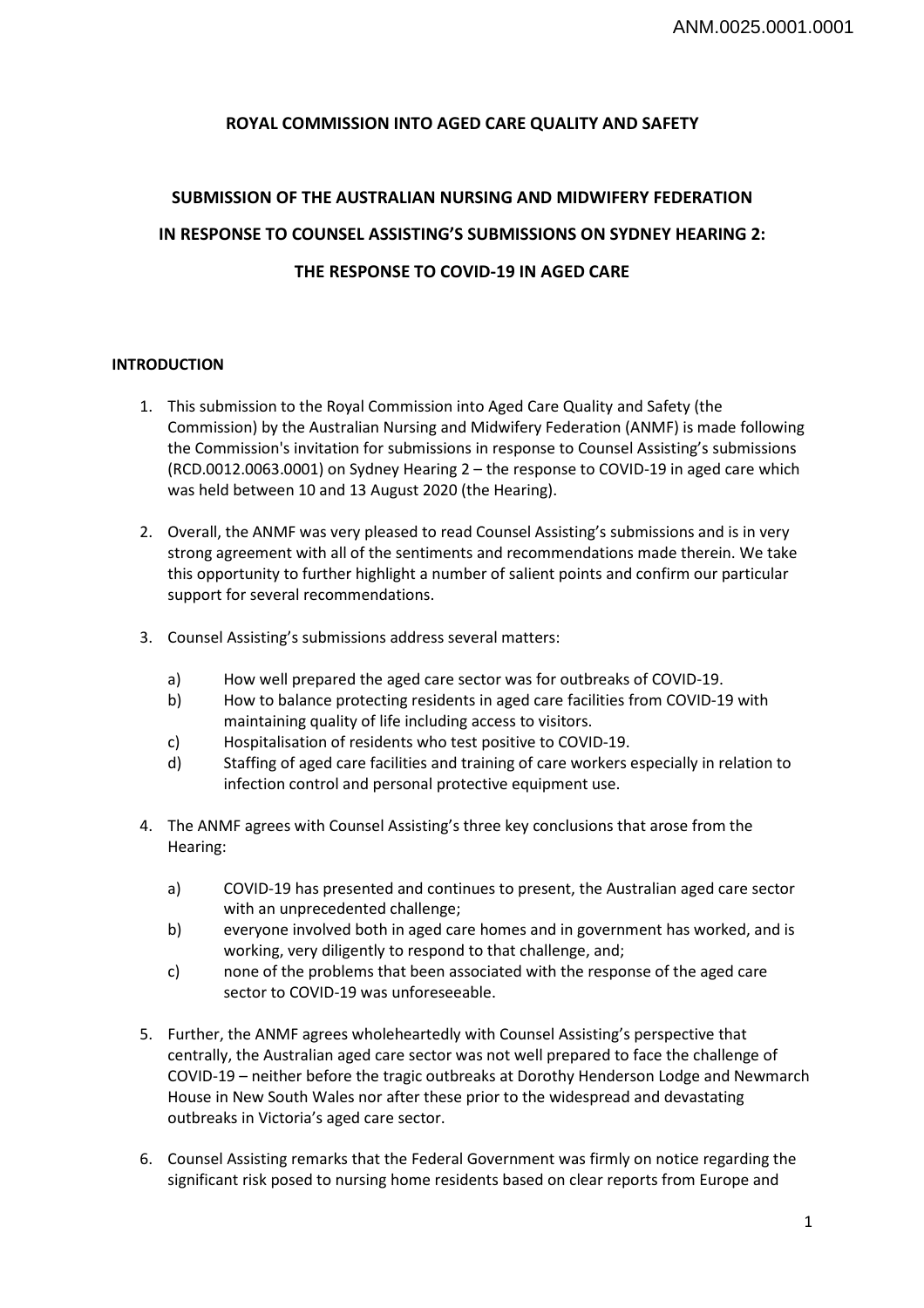North America that nursing home residents were dying in large numbers as a result of COVID-19.

- 7. As Counsel Assisting states, Australia's aged care sector remains unprepared for COVID-19 outbreaks. The ANMF submits that this is due directly to the systemic, widespread problems that plagued the sector before and during the ongoing outbreak and largely arise from the significant understaffing and poor skills mixes that are prevalent across many nursing homes around Australia.
- 8. This fact is the first that is recognised by Counsel Assisting in paragraph 16(a):

"*First, the limitations of the aged care workforce had been well documented in reports such the 2018 report of the Aged Care Workforce Taskforce. The sector is understaffed and lacks nurses with clinical skills;*"1

- 9. Counsel Assisting goes on to highlight that the Federal Government should not have been in any doubt regarding the state of Australia's aged care sector well prior to the COVID-19 pandemic following the Royal Commission's 2019 Interim Report that signposted – not for the first time – a range of problems including but not limited to workforce challenges, governance problems, and challenges associated with the interface between the aged care and health sectors.
- 10. One of the primary foci of the Hearing was the balance between managing risks posed by a future pandemic or infectious disease outbreak and maintaining the overall health and wellbeing of aged care recipients including their mental health and quality of life. The ANMF submits that having in place a sufficiently sized, well-supported, trained, and resourced workforce with the appropriate skills mix and clinical governance structure prior to the event of a pandemic or infectious disease outbreak is the keystone to any effective collection of other necessary measures to both manage the potential risks of such events and to ensure the safety and quality of care to ensure older peoples' health, wellbeing, and quality of life at all other times. Later in the submission, Counsel assisting highlights that the experience in New South Wales showed that providers could have planned to lose almost their entire workforce to COVID-19 infection and/or self-isolation measures due to exposure rather than the incorrect and evidently baseless figure of 20-30 percent. The ANMF submits that if the aged care workforce had been sufficiently comprised of a suitable skills mix of staff including infection protection and control experts prior to the pandemic, the huge number of staff and residents exposed to COVID-19 in nursing homes could have been significantly lower than what it has been in reality – 80-100 percent.
- 11. The ANMF was pleased to see that at paragraph 16(d), Counsel Assisting highlighted that esteemed experts including Professor Joseph Ibrahim and we, the ANMF, had raised concerns and offered solutions to the Federal Government and the aged care sector at large.

#### *The precautionary principle in public health – its application in aged care*

 $\overline{\phantom{a}}$ 

12. The ANMF draws the Commission's attention to paragraph 21 where Counsel Assisting highlights Professor Nicola Spurrier's remarks regarding the precautionary principle in public health as the need for decision makers to err on the side of caution despite facing a body of evidence that is not yet settled or complete. We strongly agree that the principle, enshrined

<sup>1</sup> Royal Commission into Aged Care Quality and Safety Counsel Assisting's Submissions on Sydney Hearing 2 – the response to COVID-19 in aged care (RCD.0012.0063.0001). Paragraph 16(a).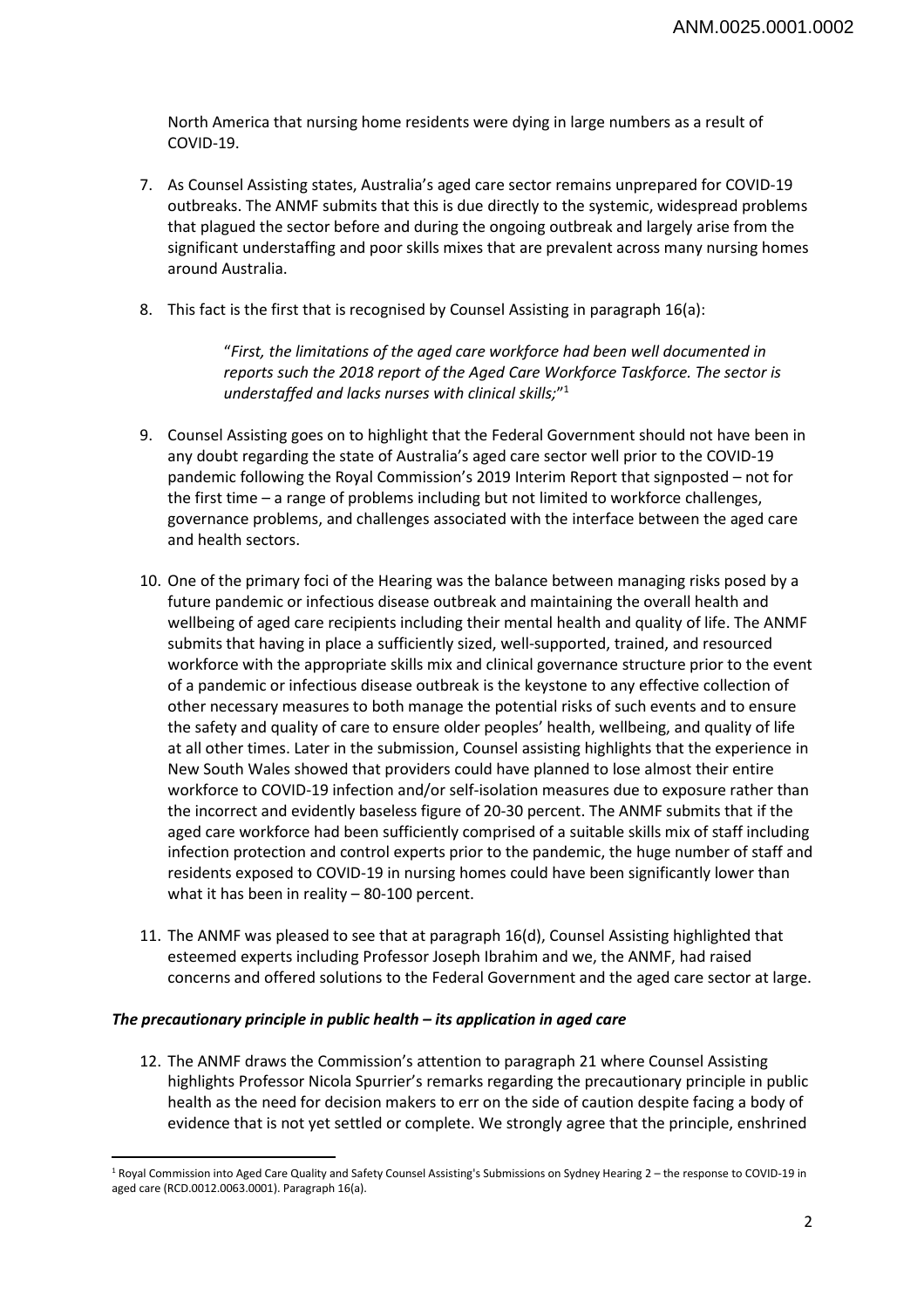in public health statutes of States and Territories, must be included as a matter of priority in the *Aged Care Act*. In a pandemic where a novel disease is spreading rapidly and killing so many, it is natural and unremarkable that new evidence is emerging and continuously evolving. The adoption and implementation of actions based on the precautionary principle enables promising and proven interventions and approaches to be put in place in preparation and in response to the likely challenges. One area where the adoption and application of the precautionary principle could save lives is through mandating the implementation of best practice fit testing for P2/N95 respirators that should be used;<sup>2</sup>

- o *in settings where suspected or confirmed coronavirus (COVID-19) patients are cohorted and where frequent, prolonged episodes of care are provided (i.e. providing care for a patient on a dedicated COVID-19 ward).*
- o *in uncontrolled settings where suspected or confirmed coronavirus (COVID-19) patients are cohorted, to avoid the need for frequent changes of N95/P2 respirators.*
- o *where suspected or confirmed coronavirus (COVID-19) patients are cohorted and there is risk of unplanned aerosol generating procedures (AGPs) and/or aerosol generating behaviours.*
- o *when undertaking an AGP on suspected or confirmed coronavirus (COVID-19) patient.*
- 13. Application of this principle in practice, such as through mandating fit testing for respirator use to ensure that all health and aged care workers that need to use respirators can and do have access to the type, make, model, and size of respirator that fits them correctly is in line with the standard of reasonable practicality, raised by Counsel Assisting in paragraph 24, as ensuring that everything reasonably practical must be done to safeguard workers. Noting that fit testing must also be implemented with best practice fit checking,<sup>3</sup> the ANMF strongly recommends that in aged care, as in hospitals there should be:
	- o Mandated use of approved P2/N95 masks for all tasks that workers perform dealing with patients suspected or confirmed to have COVID-19
	- o Mandated training and fit testing in the use of masks provided to staff.

# *Did the Commonwealth Government have a COVID-19 response plan specifically for the aged care sector?*

- 14. The ANMF strongly agrees with Counsel Assisting's points raised in relation to the question of whether the Commonwealth Government had a COVID-19 response plan specifically for the aged care sector in that any such response plan would have needed to identify at least the following failures and shortcomings associated with the aged care sector which needed to be addressed to equip it to respond to COVID-19:
	- a) gaps in workforce numbers and training, including the likelihood that more staff would be necessary to deliver care during the pandemic;
	- b) access to PPE and training in its proper use;

 $\overline{\phantom{a}}$ 

- c) a lack of clinical skills, especially in infection control;
- d) deficits flowing from the absence of skills related to infection control in the case of personal care workers that are taken for granted in the health sector;

<sup>2</sup> Victorian Department of Health and Human Services. 2020. Personal Protective Equipment (PPE) - coronavirus (COVID-19), https://www.dhhs.vic.gov.au/personal-protective-equipment-ppe-covid-19 (accessed 1 September 2020)

<sup>&</sup>lt;sup>3</sup> Peters M. 2020. COVID-19 Fit testing and fit checking for respirators. Australian Nursing and Midwifery Federation (Federal Office). Updated 27 August 2020. Available online: http://anmf.org.au/pages/anmf-covid-19-evidence-briefs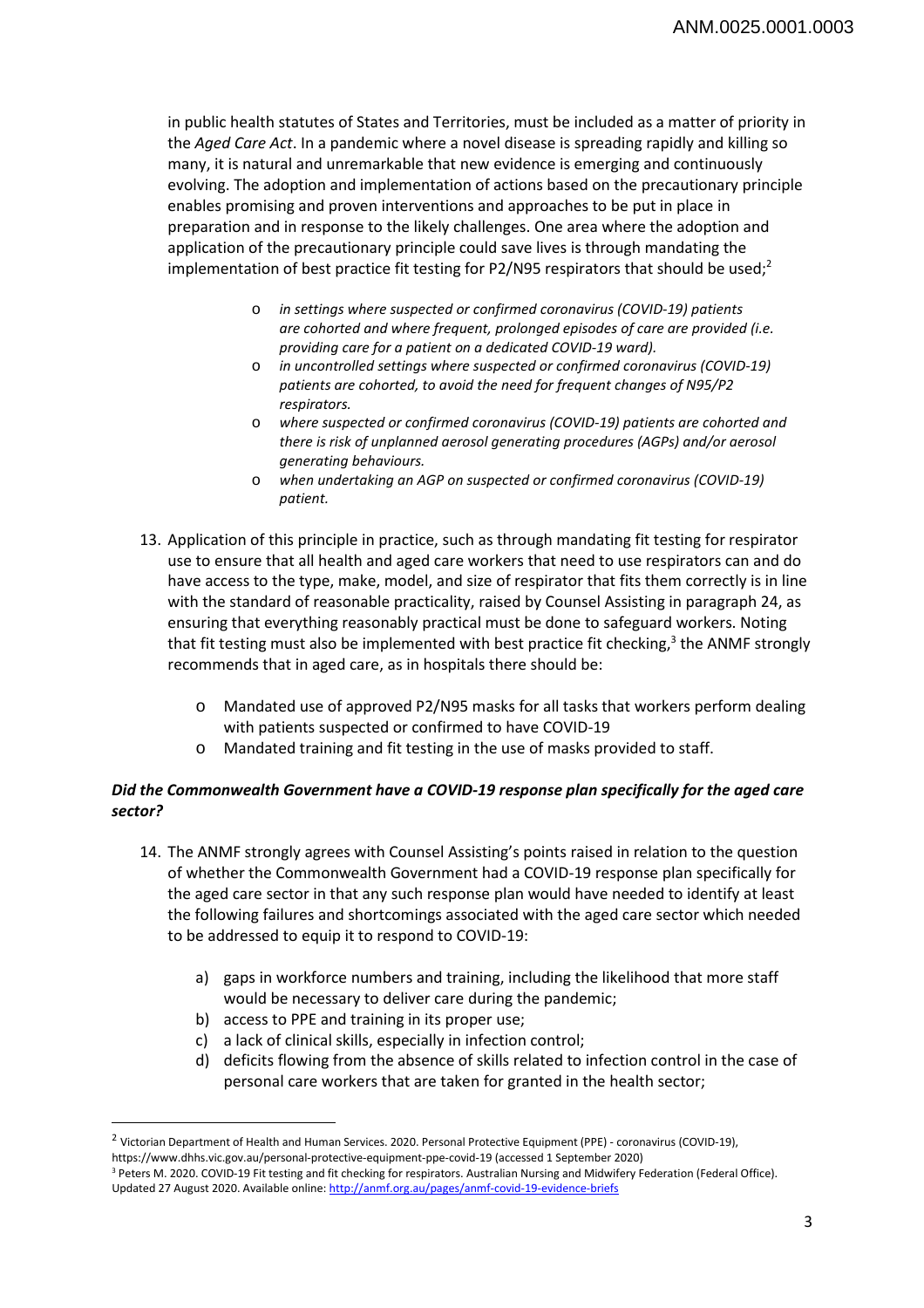- e) the challenges of achieving high level infection control in a homelike setting;
- f) deficiencies in governance and managerial ability;
- g) the significant operational differences between aged care facilities and hospitals;
- h) the challenges associated with the interface with the State health sector.
- 15. We highlight that none of these shortcomings are unique or new with regard to Australia's aged care sector and have been documented, as Counsel Assisting and the Commission are aware, in the Commission's Interim Report, and many previous reviews and inquiries into the aged care sector, as pertaining to deficiencies across much of the system prior to COVID-19.
- 16. Here, we highlight the tireless efforts of those who work within the sector, particularly those who have and are continuing to put themselves at risk of COVID-19 as a result of working in the aged care sector. The short comings of the sector, of the Government's preparedness, are not those of the workers, the staff who do their best not because of but despite a sector that is largely unsupportive of their efforts.
- 17. We agree with Counsel Assisting's summation that no, the Commonwealth Government did not have a COVID-19 response plan specifically for the aged care sector, and that while the CDNA guidelines are a helpful document, this was not an aged care preparedness plan and there remains no reason why our governments should be scrambling only now to be putting such arrangements in place.
- 18. The ANMF also agrees with Counsel Assisting's judgement that the Aged Care Quality and Safety Commission's planning for the COVID-19 outbreak in Australia was insufficient and do not represent the comprehensive plan a regulator facing the COVID-19 pandemic needed.

#### *Were the lessons of Dorothy Henderson Lodge and Newmarch House learned?*

19. The ANMF strongly agrees with Counsel Assisting's judgement that the lessons of Dorothy Henderson Lodge and Newmarch House were neither sufficiently learned nor acted upon by the Commonwealth. This is evidenced by what then happened in Victoria shortly after. As Counsel Assisting states at [68]:

> *"What did the Commonwealth do to ensure that the lessons of the first two aged care outbreaks in Sydney in March and April 2020 were conveyed to the aged care sector? Not enough.*

20. On this, the ANMF highlights the point made at paragraphs 72 and 73, that in light of what was known about COVID-19, the risk in aged care, and the woeful preparedness of the sector as outlined above; why hasn't the Commonwealth put in place arrangements for easy access by providers to trained and accredited infection prevention and control experts? And as Counsel Assisting states; to be blunt, what could be more important to the nation than to deploy these experts right now to help our floundering aged care sector? It is not enough to tell providers that if they request help, they will be provided with a 'Clinical First Responder'.

## *The Response to the Increase in Community Transmission of COVID-19 in Melbourne since June 2020*

21. The ANMF points to Counsel Assisting's comment at [79]: "the AHPPC recommended on 13 July 2020 to the Commonwealth Minister of Health that masks be made compulsory for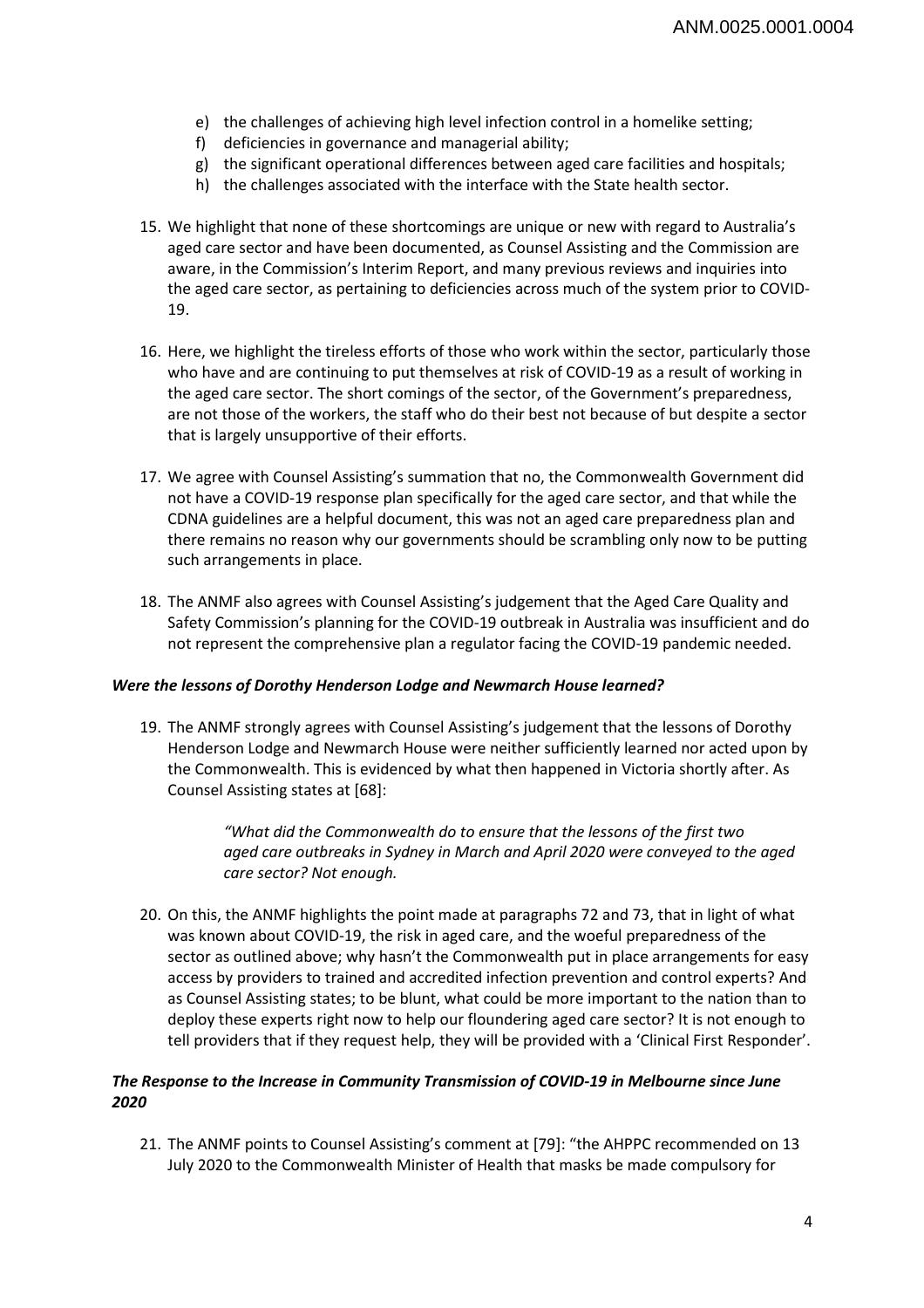aged care workers. That was four weeks after the steady increase in Victorian community transmissions which commenced on 16 June 2020." Here, we strongly agree with Counsel Assisting's assessment that the issue of whether masks should have been required in aged care earlier than was consequently recommended is not simply "a matter of hindsight". We concur that evidence for the protective properties of surgical/medical masks in the context of working with potential and confirmed cases of COVID-19 was already strong and that the lack of guidance from the AHPPC to aged care providers stands as a considerable and likely deadly missed opportunity. We agree that the masks 'order' should have been made sooner and strongly support the call put forward by Professor Ibrahim, echoed by Counsel Assisting, that a dedicated aged care specific national coordinating body to advise government is urgently required.

#### *A national aged care plan*

22. The ANMF strongly and emphatically supports the implementation of a national aged care plan for COVID-19. Such a plan would have immediate application and future translation into ongoing impacts regarding infection prevention and control in aged care. The national plan that Counsel Assisting appears to have in mind should contain within it, clear planning in response to a multitude of issues that the ANMF and others have already brought before the commission. As stated at paragraph 93, a national COVID-19 aged care plan needs to consider the workforce challenges the aged care sector faces and anticipate the effect of the lack of clinical skills in the sector. It must consider what additional training in infection control and PPE use is needed, how it can best be provided and whether it should be made compulsory. It must recognise the need for high level infection control expertise early in any outbreak response and make appropriate arrangements with organisations such as the Clinical Excellence Commission in NSW. As Counsel Assisting highlights, a thorough national plan needs to respond to the challenges associated with the casualised aged care workforce and in particular the multiplicity of jobs performed by care staff, particularly the essential personal care workers. Further, the plan must anticipate that in the face of the risk of infection of the workforce, the difficulties associated with delivering care under COVID-19 conditions will require more care staff and that these care staff must be protected, well resourced, and supported. It must anticipate that the costs of operating aged care services for an extended period are likely to be significant and place great strain on the financial position of all providers and that currently these providers have no legislation in place to ensure that the funds they are provided with are actually being used to respond to COVID-19 or support the delivery of care.

## *Maintaining quality of life*

23. The ANMF is in strong agreement with Counsel Assisting's statement at paragraph 97 that just as important as preparing for and responding to outbreaks when they occur, is maintaining the quality of life of those people living in residential aged care throughout the pandemic. Counsel Assisting's statement goes on to say; "[A]ll residents are legally entitled to quality care at all times." Here, the ANMF wishes to draw the Commission's attention back to their Interim Report and assess whether this legal entitlement was being upheld by the sector and providers even before the pandemic. Counsel Assisting notes that many residents have to date not experienced an outbreak in their homes firsthand but have instead been subject to significant restrictions for much of this year. The ANMF highlights again, that even before the pandemic, the Commission recognised the widespread neglect, dehumanisation, and lack of dignity and respect shown by the sector and providers to the older people under their care.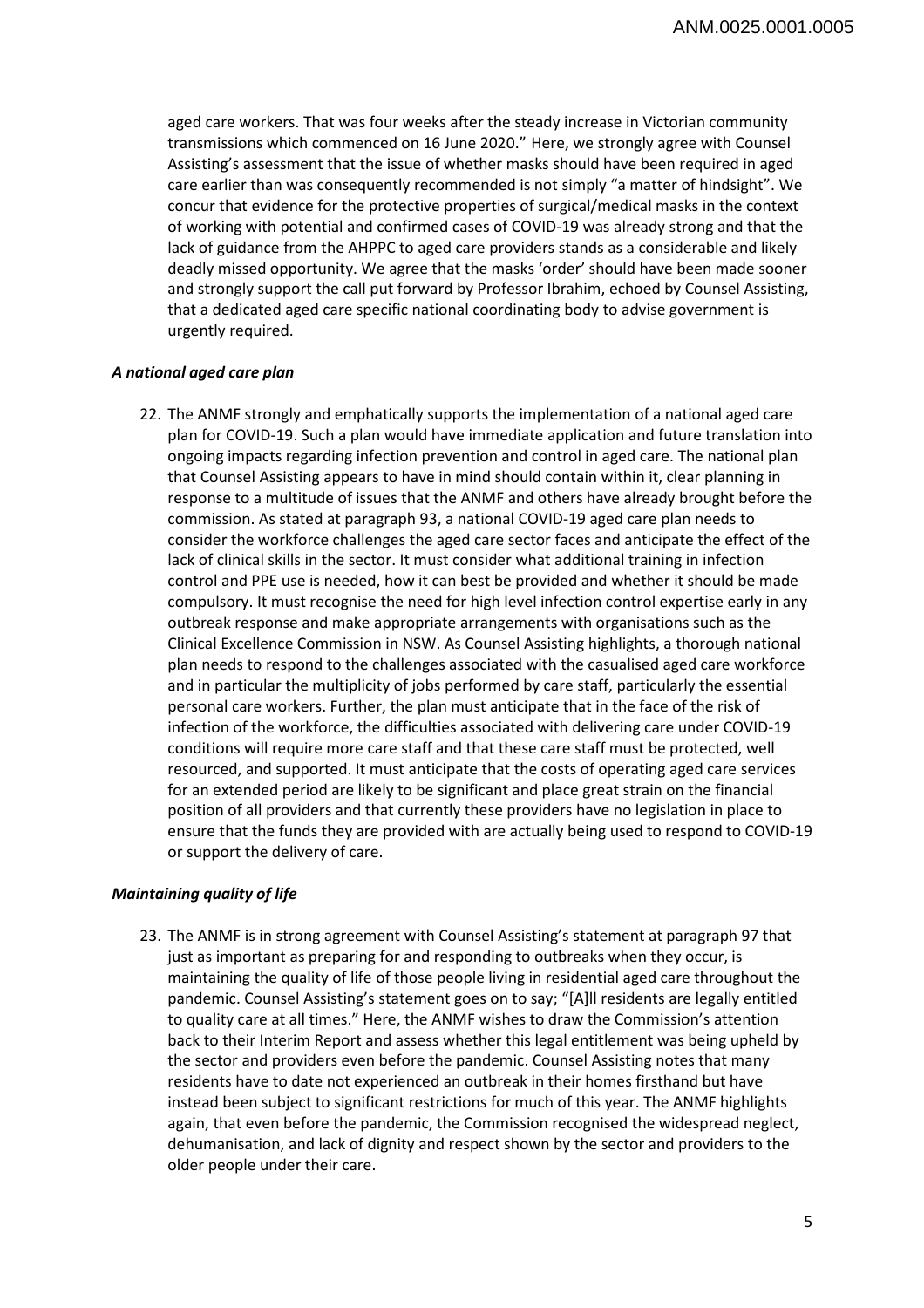24. Counsel Assisting rightly conveys the severe and ongoing impact that restrictions imposed on residential aged care have had on Australia's older people in nursing homes. These cannot be denied. The ANMF submits that even when residential aged care can go 'back to normal' at whatever unknown point in the future when the pandemic is no longer a threat, the 'normal' we had across much of Australia's aged care sector was still characterised by one word; neglect. COVID-19, as devastating as it has been on a global, national, and acutely personal level for so many, presents an opportunity to turn the sector around. To not 'go back to normal' but to learn not only from the lessons revealed most starkly by the pandemic and the sector's response, but to act upon the undeniable evidence we had prior to the pandemic that we already had a sector in crisis.

## *Workforce*

- 25. The ANMF agrees strongly with Counsel Assisting's statement that the COVID-19 pandemic has highlighted and exacerbated the existing problems that the Commission has heard beset the aged care workforce long before 2020. As Counsel Assisting notes, improvements to working conditions in aged care including reducing the reliance on insecure work, increasing remuneration, and providing sufficient hours at one workplace would improve both infection prevention and control efforts, continuity of care, and enhance workforce attraction and retention in the sector. We are pleased to see that Counsel Assisting intends to draw upon the wealth of evidence now before the Commission including recent evidence pertaining to workforce challenges and what can be done to address them in their future submissions.
- 26. The ANMF notes that at paragraph 196, Counsel Assisting cites evidence that came before the Commission at Sydney Hearing 2 on August 12. Here, Counsel Assisting highlights an account from a frontline aged care worker regarding only being permitted to use one glove rather than two to provide care to residents. We submit that this piece of evidence appears to have been incorrectly attributed to Ms Asmar who appeared at the same hearing as Ms Butler who related this story to the Commission at line 46, P-8620.<sup>4</sup> We do note however, that Ms Asmar did refer to gloves and lack of sufficient PPE supplies at other points during the hearing and referred to a colleague's account of being told that they were only permitted one mask per shift (line 21-22, P8621).
- 27. To clarify the source of the evidence regarding a staff member only being allowed to use one glove, the original report was provided by a participant of the ANMF's National COVID-19 in Aged Care Survey:5

*"All PPE is locked in managers office. Staff have been instructed to use only one glove. We are not allowed to wear a mask at work. We only have plastic sleeveless aprons. Manager says carers have to bring an empty box of gloves to have one replaced and are being questioned making them too afraid to ask. Staff have been buying their own and using plastic bags on their hands. Last week I asked about the residents who were quarantined and was told I (and care staff) were not allowed to wear PPE despite department guidelines saying so. Staff told not to come to work* 

 $\overline{\phantom{a}}$ 4 Transcript (12 August 2020) at P-8620

<sup>&</sup>lt;sup>5</sup> Australian Nursing and Midwifery Federation (ANMF) – Federal Office. National COVID-19 in Aged Care Survey [Internet]. Australian Nursing and Midwifery Federation (ANMF) – Federal Office. June 2020. Available online: http://www.anmf.org.au/documents/reports/ANMFAgedCareCOVID-19Survey2020\_FinalReport.pdf